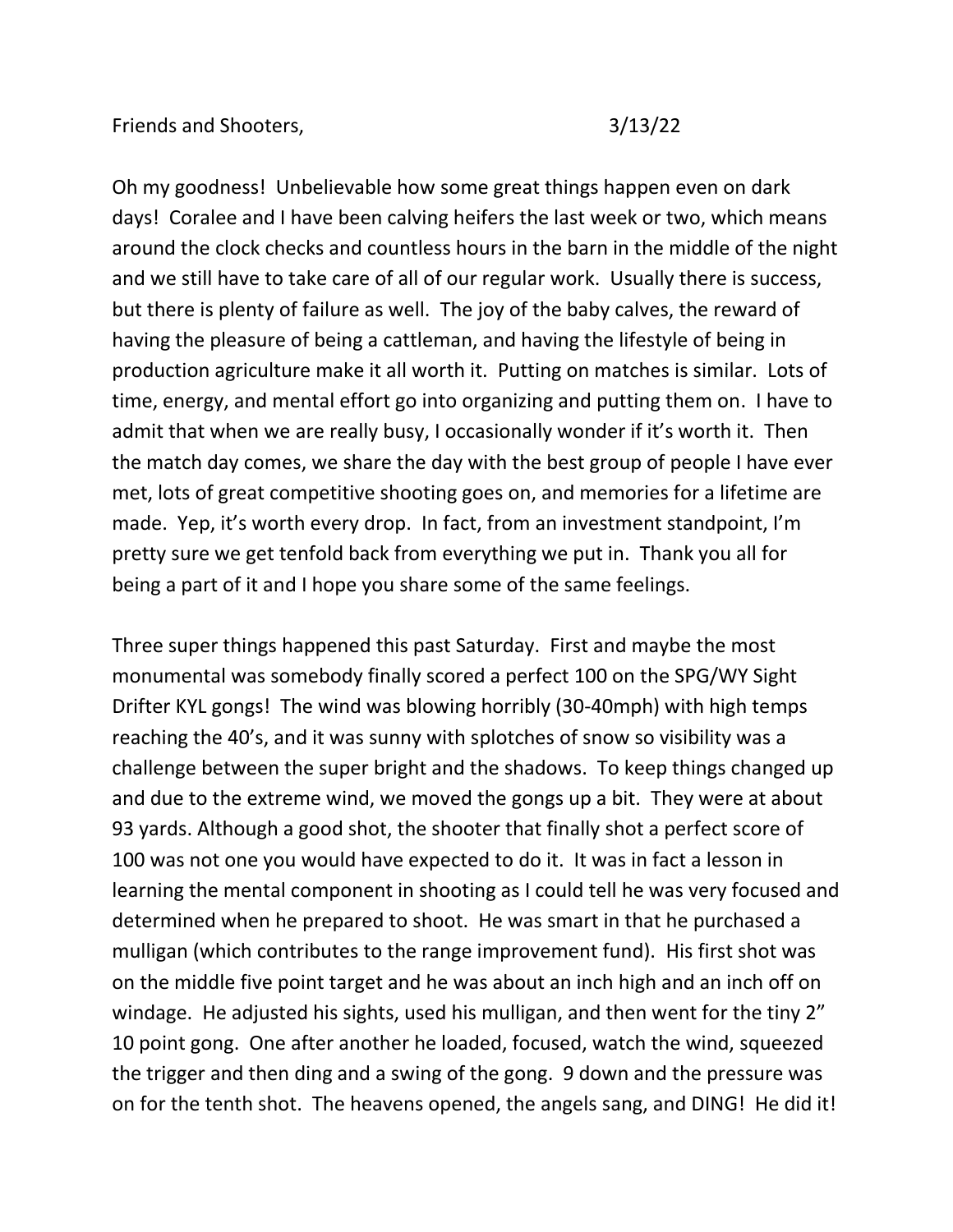I am so proud of my Dad, Gary Smith! It was absolutely phenomenal shooting! Anyone that doubts it needs to try it. 10 consecutive hits on a 2" round gong at 93 yards with 100 year old technology in extreme wind!! Wow!!! Congratulations Dad! A giant thank you to SPG Sales and WY Sight Drifter for sponsoring this fun side match and donating a \$100 bill to the winner. Dad is still smiling.

Just a warning, events #2 and #3 are really going to warm your heart. #2 happened at the awards ceremony. It was the presentation of a rifle to Emily Anderson from her Dad. Emily has been shooting frequently this year and has been steadily improving. She has been using her Dad's rifle. Steve found her a very nice rifle all set up and presented it to her. Pretty awesome! Event #3 was also the presentation of a rilfle. Young Tighe Moritz has been hanging around with his Grandpa Greg Bybee and coming to matches the last couple of years. He is a super young man and is always eager to help, setting targets, helping spot, keeping score, setting up and cleaning up. He's always asking what he can do to help, is friendly to all, and is in general just fun to have at the matches. Well, one of our shooters saw a need and graciously stepped up. Scott Stephenson, known as Grizz by all his friends, put together a top notch shooting kit for a young person. A Ballard (Ballard! Wow!) rifle with a light profile barrel, sights and ammo were all given to Tighe. Tighe was absolutely elated. Grizz was too shy to present it to Tighe, so he had Coralee and I do it at the awards and it was a pretty special moment. I had two thoughts about it. One being that lots of folks yack about how we need to encourage more youth to shoot our sport, but few actually do anything about it. Grizz unselfishly went way above and beyond to do just that. I promise you Grizz, your kindness will never be forgotten. Secondly, one of the main goals here at Smithmoor is to have a place where friends and multiple generations of family can gather and make good memories. It just makes me glow inside to see that goal come to fruition, and man oh man was there ever fruit this past Saturday!

I have always smiled about how all of the shooters have found a way to contribute to the range. Ed and Beth Himelhoch stepped up and made us a super lunch for the match! They saw us struggling during calving season and very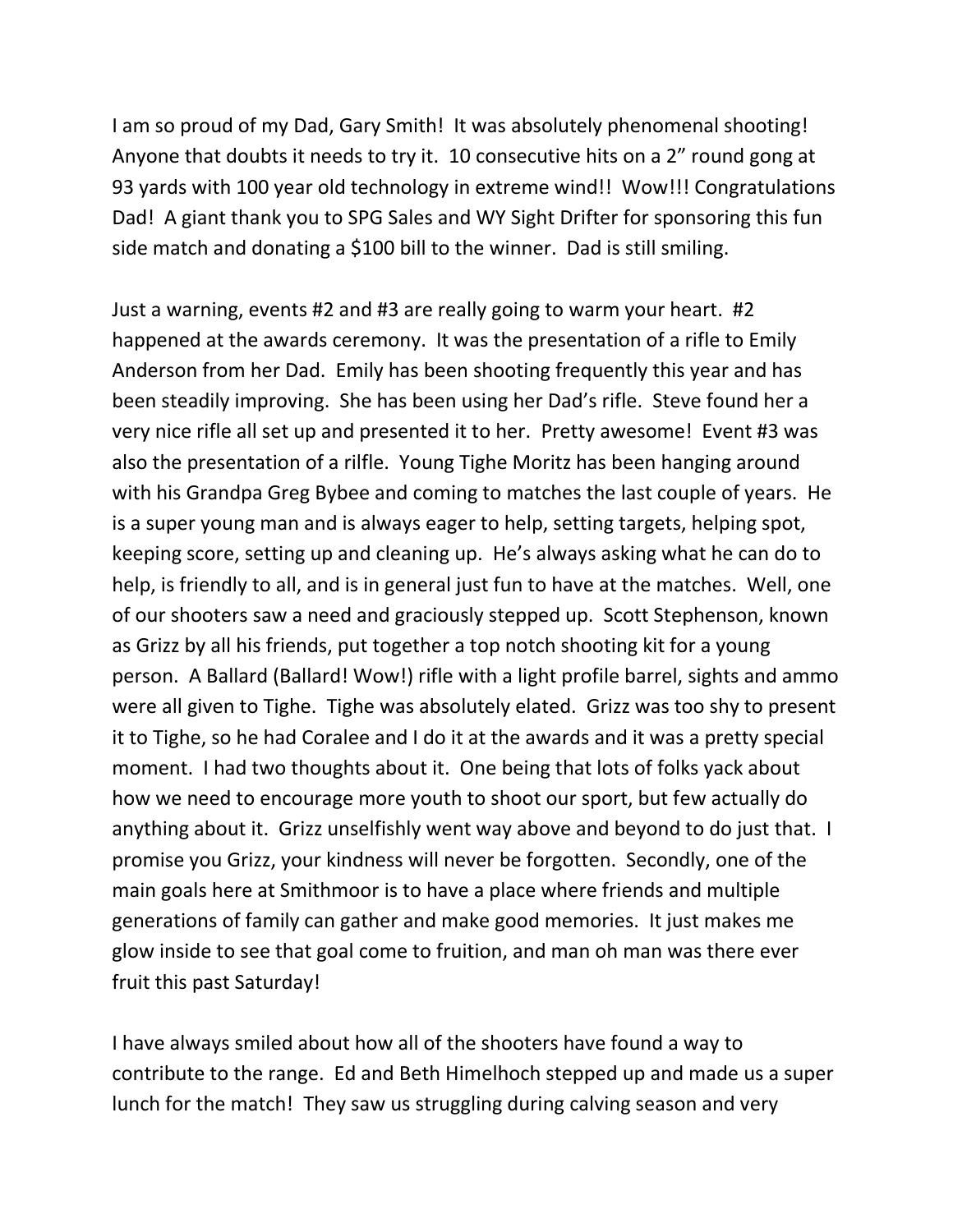graciously asked if they could do lunch. Coralee was so pleased! Thank you two from the bottom of our hearts. Super chili with black beans and lots of meat, was the main dish. Grace made a couple pans of really good cornbread, and Ed and Beth brought two big pans of chocolate poke cake. Holy Moly is it ever good! Dick Hennebry also brought a big box of really fresh, tasty donuts for our morning snack. Thanks a bunch for the great food!

Lots of good shooting went on as well, in spite of the nasty winds. Katy Stephenson took AA/A class with a solid 23 and one chicken. Yahoo! AAA saw young Javyn Cruz shoot well with a 28 and one chicken for the win. Javyn's Dad, Sir Billy Acklin smacked 4 chickens for a solid 32 to earn  $1<sup>st</sup>$  Master, while Michael Rix shot a vey good for conditions 32 with 3 chickens for  $1<sup>st</sup>$  Grand Master. I was pleased to get 7 chickens for a 34 and the match win. As mentioned earlier, the gongs were exciting. In AAA/AA/A Ed Himelhoch shot a very good 63 to be  $1^\text{st}$ , while in Master/Grand Master class Craig Wolf shot a super 90 to be 1<sup>st</sup>. Craig was soooo close! As mentioned, Dad, Gary Smith, was the winner of the SPG/WY Sight Drifter gongs and a \$100 bill with a perfect score of 100.

Thank you to everyone that supports, participates, and contributes to Smithmoor Range. Your friendship means more to us than you could ever know. Take care my friends, Cody Smith

Shooter Gong Chicken Pig Turkey Ram Total Place Grand Master Steve Anderson 8 3 10 10 8 31 Mark Pachares 85 5 7 9 9 30 Michael Rix 75 3 10 10 9 32 1st Cody Smith 51 7 9 10 8 34 MW Grizz 88 1 10 10 9 30